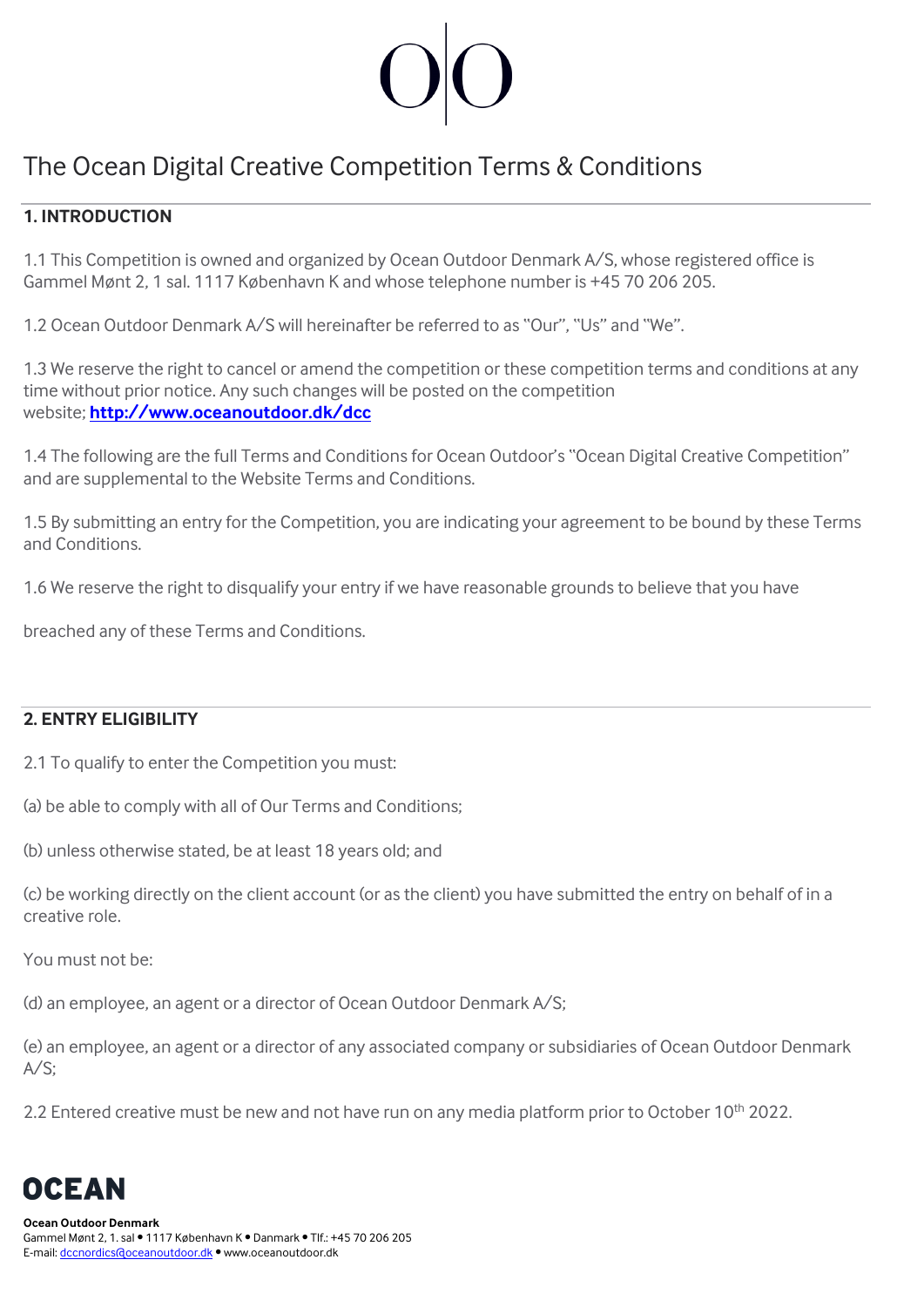### **3. COMPETITION FORMAT**

3.1(a) Entries will be segmented by Commercial and Non-profit and judged accordingly. All entries will be judged against all others within those segments.

3.2 There are no entry fees for the competition.

3.3 The Competition will commence on June 9<sup>th</sup> 2022 at 00.01 and all entries must be submitted by 10 October 2022 at 23.59

3.4 Any entries which are received outside the period set out in Clause 3.3 shall be refused unless an official extension has been given by Ocean Outdoor Denmark A/S at its absolute discretion.

3.5 All applications to participate in the Competition must be made through the official entry form located on the website **www.oceanoutdoor.dk/dcc**.

3.6 All artwork supplied must be designed to the specific product specification for the chosen sites(s) in the competition – Site details and production specifications can be found on the website, **www.oceanoutdoor.dk/dcc**.

3.7 To avoid disqualification, all entries must have received client approval prior to official entry.

3.8 All required fields of information must be completed accurately and in full for an entry to be processed through the official entry channel.

3.9 Specifically, a 500-word maximum description of the campaign concept should be included.

3.10 We shall have sole discretion regarding acceptance of your entry.

3.11 You will be asked to submit relevant personal details and detailed information about your campaign entry.

3.12 You may enter the competition as many times as you wish.

3.13 We reserve the right to change the entry deadline date at any time without giving any prior notice.

#### **4. PRIZES**

4.1 The competition guidelines state that the sites allocated to any prizes will be on any of our digital sites existing at the time of the campaign.

4.2 All prize-winning creative must be taken during Februar 1<sup>st</sup> and August 31<sup>st</sup> and reflect the winning creative/idea.

4.3 Prizes will be allocated across all of Ocean's digital network subject to availability.

OCEAN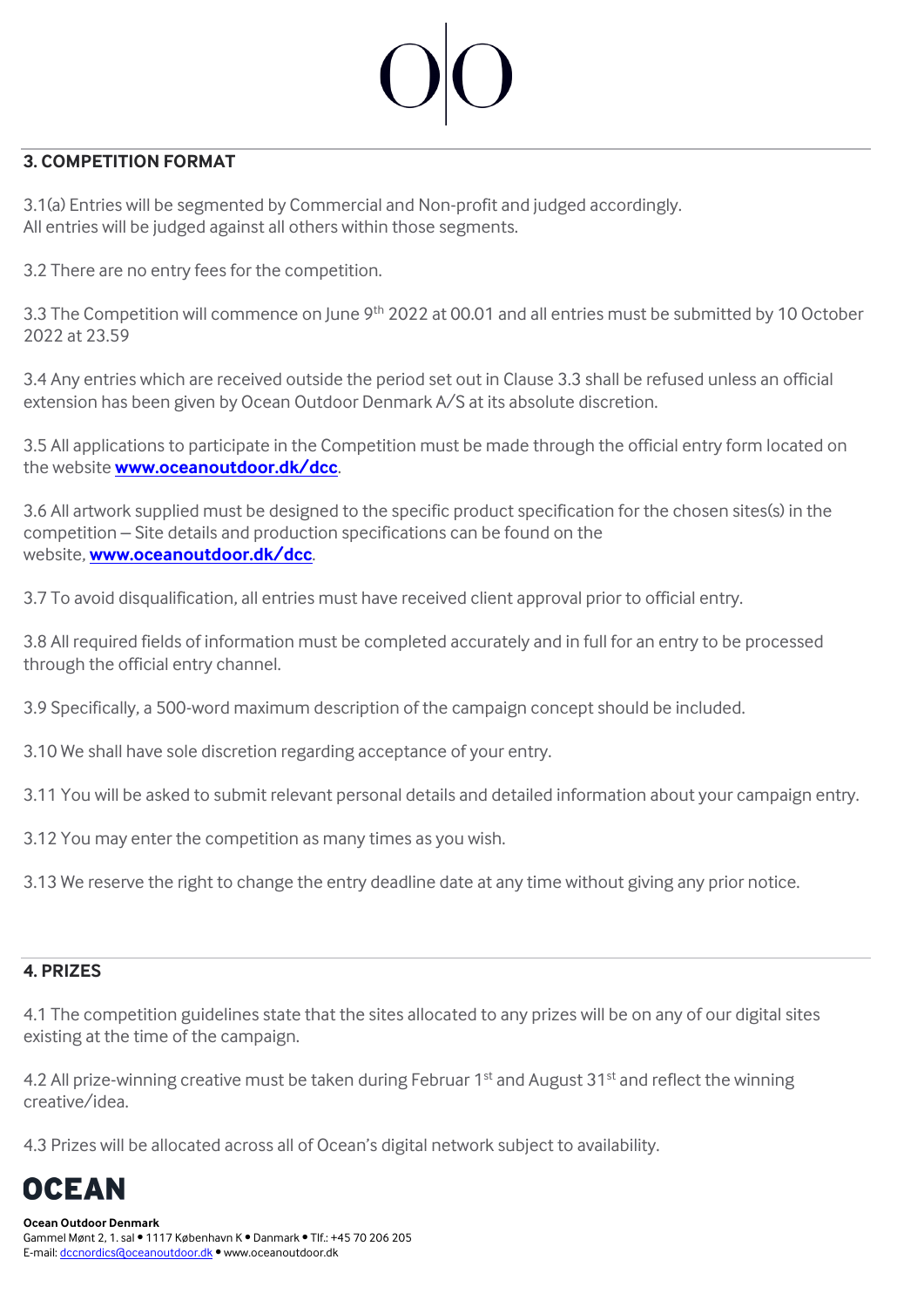4.4 There are no prize substitutions or cash alternatives and the prizes are not transferable.

4.5 We shall have the right to decide on and substitute the prizes being offered for alternative prizes without notice.

#### **5. WINNERS AND SHORTLIST**

5.1 The names, agencies and brand details of winners will be announced at The Ocean Digital Creative Competition shortlist and winners' event in November or December 2022, and will be published on the website www.oceanoutdoor.dk/dcc.

5.2 All winners and other entries may be shown in any future marketing material by Us.

5.3 You may be requested to provide proof to Us that you have complied with these Terms and Conditions before being declared the winner.

5.4 If We notify you as a winner and you do not acknowledge such notification within 10 days from the date of notification, then We shall be entitled to withdraw your right to the prize and We shall have the right to select an alternative winner as determined by Us.

#### **6. FINAL DECISION**

6.1 In all matters Our decision will be final and no correspondence or discussion shall be entered into with you or any other party on your behalf regarding the process or details of such decision.

#### **7. INTELLECTUAL PROPERTY**

7.1 All intellectual property rights subsisting in the Competition and its content, is either owned by Us or licensed to Us. You may not reproduce any materials without Our express prior written consent nor do or attempt to do anything which infringes such intellectual property rights or any intellectual property rights licensed to Us by a third party including, but not limited to, seeking to identify the source code for the Competition.

7.2 Entries may also be featured on the oceanoutdoor.dk website and affiliates sites or within case studies that may be featured in the public domain.

7.3 Ocean Outdoor require the winners to release data that highlights the effect of the free campaign delivered as a part of the prize. This can come in the form of website uplift figures, unit sales data and client testimonials.

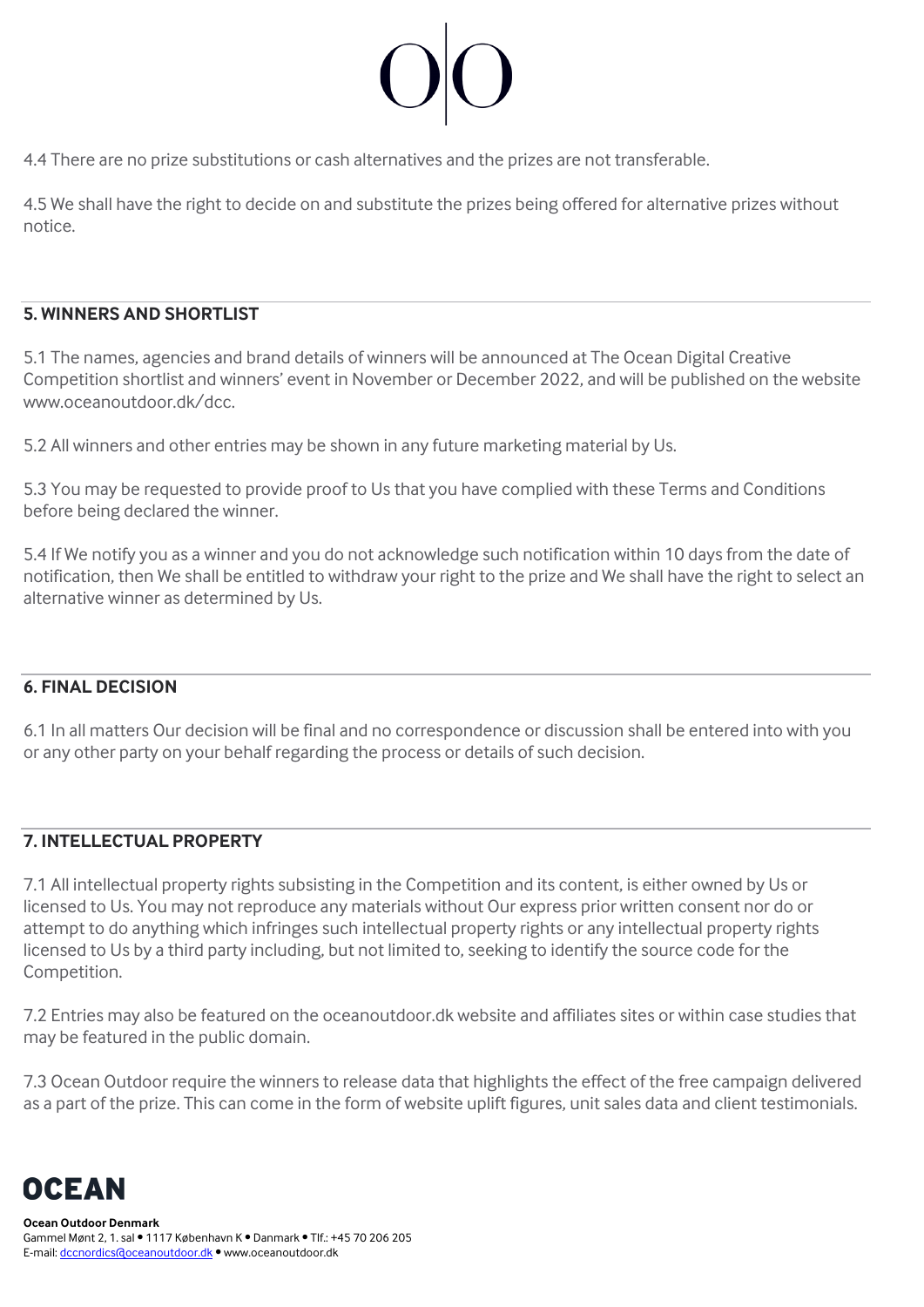### **8. LIMITATION OF LIABILITY**

8.1 Nothing in these Terms and Conditions shall exclude or limit Our liability:

(a) for death or personal injury resulting from Our negligence.

(b) for fraudulent misrepresentation; or

(c) to the extent that liability cannot by law be excluded or limited.

8.2 Subject always to clause 8.1:

(a) the Competition is provided on an "as is" and "as available" basis without any representation or endorsement. All warranties, conditions and guarantees relating to the Competition by Us or on Our behalf, whether express or implied by law, statute, course of dealing or otherwise, including but not limited to, implied warranties of satisfactory quality, fitness for a particular purpose, non-infringement, compatibility, security, accuracy, condition or completeness are excluded to the maximum extent permitted by law; and

(b) We will not be liable to you, in contract, tort (including, without limitation, negligence) or otherwise in connection with the Competition for:

(i) loss of revenues, profits, contracts, business or anticipated savings or loss of data; or

(ii) any loss of goodwill or reputation; or

(iii) any special or indirect or consequential losses.

(c) Although We have made all reasonable efforts to ensure that the Website is free from viruses and other damaging components, we cannot guarantee this. Neither can We guarantee that use of the Website will be uninterrupted, timely, secure and / or error-free.

(d) We take no responsibility for entries lost or delayed in transmission whether by email or otherwise. We have no responsibility for damage or loss resulting from misdirected or incomplete entries arising from computable functions, viruses, bugs or other causes outside its control.

(e) Except in relation to death or personal injury caused by Our negligence or for fraudulent misrepresentation (in which cases Our liability to You will be unlimited) our liability to You shall be limited to 7.000 DKK.

(f ) In any event, We will not be liable for any damages or losses whether direct or indirect that You may suffer as a result of failure by us to deliver the Competition (including, but not limited to, as a result of a server failure), including but not limited to access delays or interruptions, data non-delivery or mis-delivery, any acts of God, war or terrorism, breaches of security or unauthorized use of personal data arising from hacking and / or failure or lack of reception of telephone or mobile telephone networks. The exclusion set out in this paragraph shall apply even in the event that the loss or damage suffered by You was or should have been foreseen by Us and / or You told Us of the risk of You suffering the loss or damage in question.

# OCEAN